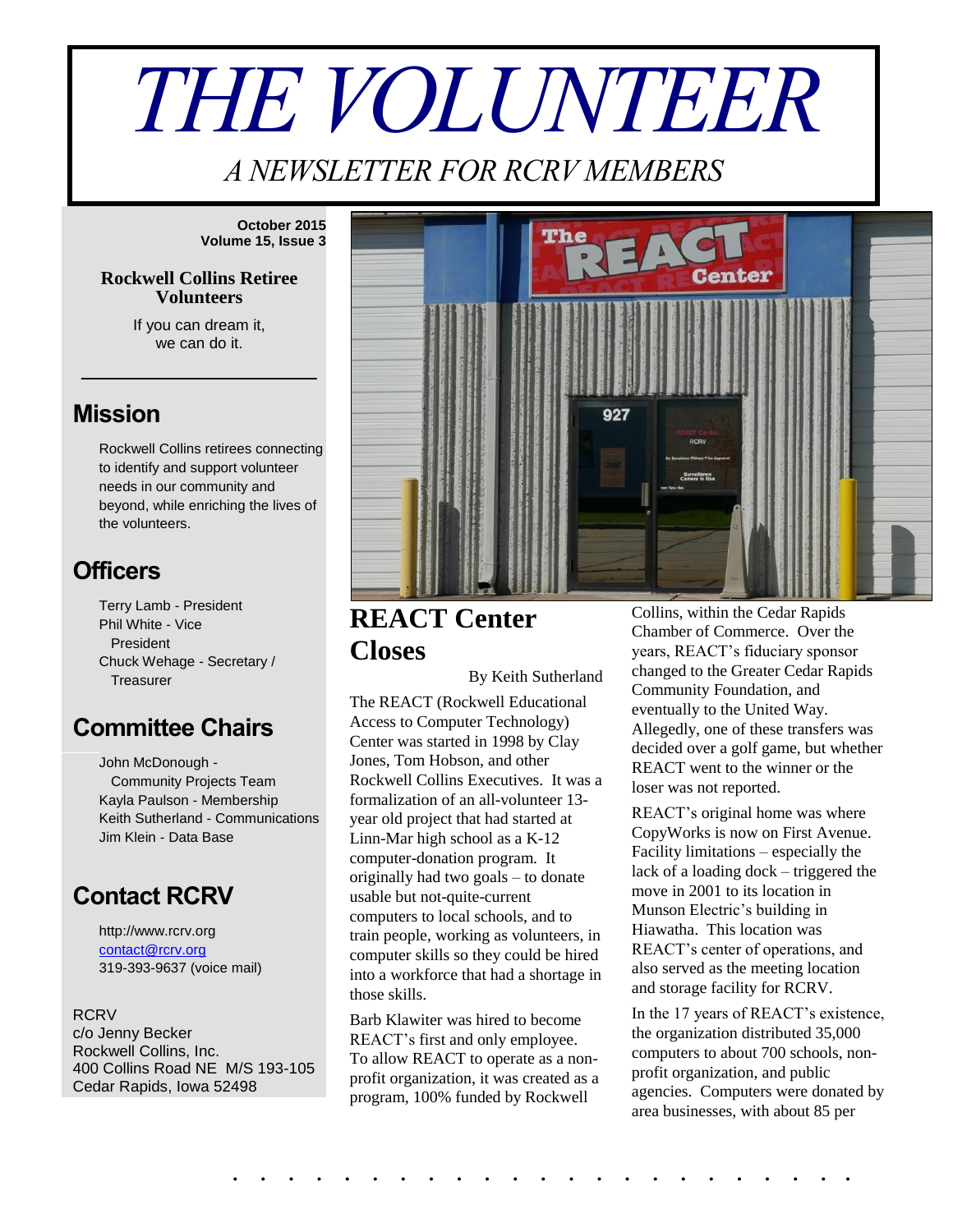#### **October 2015**

cent coming from Rockwell Collins. Refurbishing these computers was done by a corps of volunteers, some who worked at REACT two or three days per week for many years. Over the life of REACT, 265 people volunteered there, repairing computer hardware, replacing modules, loading and configuring software, and providing technical support to the clients who received the computers.

Barb Klawiter scheduled and directed the volunteers with the world's best fake laugh and immense energy and dedication to the clients she served and the volunteers who did the work. When the center closed, Barb supervised the distribution of the REACT inventory to local schools and started looking for a job.

REACT's original goal, established by Clay Jones, was to donate at least 1,000 computers per year to local agencies. In fact, REACT's output was never less than 2,000 units per year. The peak volume occurred a few years ago when Rockwell Collins implemented a major systems upgrade and rollout of Windows 97. Except for that peak period, REACT's volume was fairly stable, and always limited by the volume of computers donated to it. In the past few years, donations to the larger school districts dropped off, but the needs of the smaller, rural districts around Cedar Rapids and non-profit agencies did not.

REACT's annual budget was \$90,000, all contributed by Rockwell Collins. For the arithmetic-challenged, it thus cost Rockwell Collins a little less than \$44 for each computer donated.

Rockwell Collins terminated the program primarily because the demand for refurbished computers had decreased, and the cost of the program was no longer justifiable. There has been a progressive increase in use of tablets and handheld devices, both by

industry and educational systems. Over the past few years, the number of computers donated had dropped significantly, and the number distributed to schools and non-profits had also declined.

REACT had many dedicated longtime volunteers. Please excuse me if I left off a name, but there were so many. The following worked at REACT for most of the 17 years of its existence, and sometimes seemed like fixtures in the facility: Jerry Bair, Winston Bair, Geoff Barrance, Jan Dickey, Sam Dillon, Leonard Doms (deceased), Bob Ellis, Dale E, Les Haerther (deceased), Bill Huebener, Pete Juergens, Cliff Koop (deceased), David Oliver, Jeff Richmond, Basil Tilly, Don Wickenkamp, Bryon Wiscons, and Ron Wueve.

# **RCRV Awards Five Grants**

#### By Phil White

Annually, the RCRV organization has the privilege of making grant awards. The purpose of the RCRV Charitable Grant Program is to allow RCRV and its members to recognize and reward deserving nonprofit organizations in support of the RCRV mission. The 2015's community grant program was available for non-profits who engage volunteers. Grants could be used for volunteer recruitment; retention and training to help the non-profit effectively and efficiently complete their mission.

We were allotted \$12,500 by Rockwell Collins, versus \$10,000 as in the past. Thank you, Rockwell Collins Charitable Corporation.

We received requests for \$49,875 from seven agencies. A committee of four RCRV members composed of Doug Anderson, Terry Lamb, Laura White and chaired by Phil White selected five agencies to receive funds

COLLINS



**Miracles in Motion** uses the energy and spirit of horses to create the healing power needed to reach disabled and differently abled children and adults in ways that other services cannot. Sponsored by Fred Zehr, Miracles in Motion will receive \$4,000 for their Volunteer Round-up. Funds will be used to enhance volunteer training programs and reward volunteers, while providing opportunities for some volunteers to become certified instructors.



**Rockwell** 

**Collins**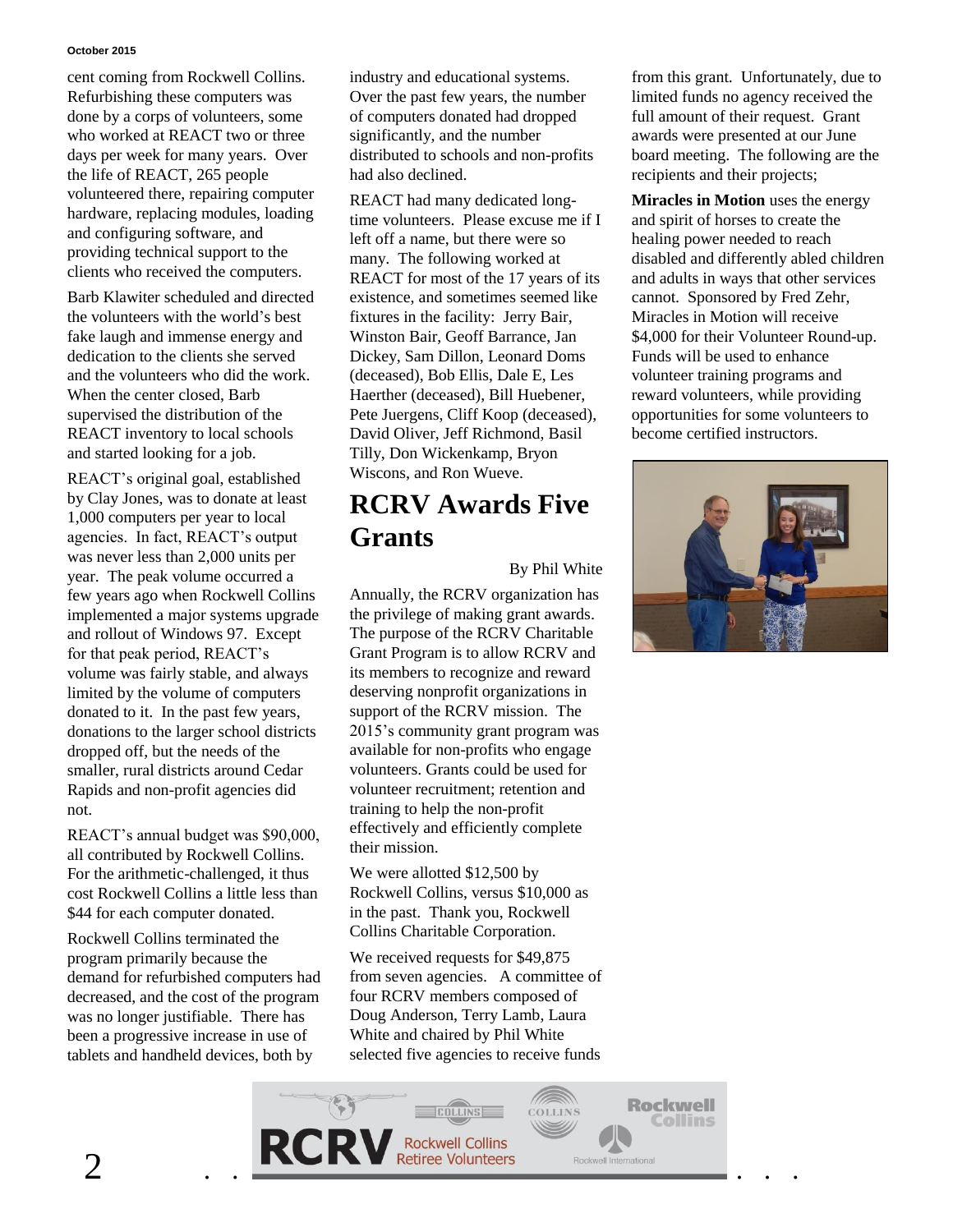**Gems of Hope (GOH)** brings hope to cancer patients and their families



through inspirational gifts, workshops, libraries and youth programs. Sponsored by Jack Murphy they will receive \$3,000 for their G-Force project a new program launched in 2015. This program will give GOH tools to recruit, train and manage new volunteers as well as appreciate and develop existing volunteers. GOH is expanding beyond Cedar Rapids to the Iowa City area. The grant will assist with the funding of items such as Volunteer Management S/W, Volunteer Kits, Training and advertising.

#### **Bridgehaven Pregnancy Support**

**Center** targets 18-24 year old females who are experiencing an unplanned pregnancy. Bridgehaven comes alongside these individuals in all circumstances surrounding pregnancy and parenting. Sponsored by Terry Lamb, they will receive \$2,000 for their Valuing Our Volunteers program. This program will allow staff to attend a Volunteer Coordination Training Conference as well as provide supplies for a biannual volunteer appreciation event.



**Horizons, A family Service Alliance** provides a variety of services such as



serving more than 11,000 individuals and families through Consumer Credit Counseling, Meals On Wheels, Mental Health Counseling, and Community-Based Programs. Sponsored by David Knuth, they will be receiving \$1,750 for their Horizons Volunteer Management System. This system will perform online scheduling automatic reminders, time tracking and queries for its volunteers. Our grant will supplement funding already received from other organizations to help purchase, implement and train on the use of the VolunteerHUb software.

**His Hands Free Medical Clinic** provides medical, dental, chiropractic, physical therapy, women's health, pharmacy and mental health services. All medical providers are volunteers; they also rely heavily on volunteers for administrative tasks. Sponsored by Harlan Hanson, they will receive \$1,750 for the recruiting of both professional and non-professional volunteers. The grant will help allow His Hands paid staff to have time to effectively market to potential volunteers, both professional and administrative.



The application process for next year's grant program will be advertised in early 2016, and all applicant materials may be found on the RCRV website. Thanks again for everyone that works to make this possible.

# **Non-Profit Profile Gems of Hope**



Gems of Hope was inspired by Tory, a 9-year-old living in Cedar Rapids, Iowa. While her mother was in treatment for cancer, Tory wrote daily notes of encouragement, leaving them where her mother would see them. The pair also attended art therapy classes together. Tory's mother recognized that the love behind the notes and the opportunity to create art, as well as the information she found in her reading, were valuable components in her recovery. She joined two friends also affected by cancer in founding a non-profit organization that would extend these components to others.

**Gems of Hope, Inc. Founders** Beth Hammell, Sheila Harman, and Cindy Sale, October 2006